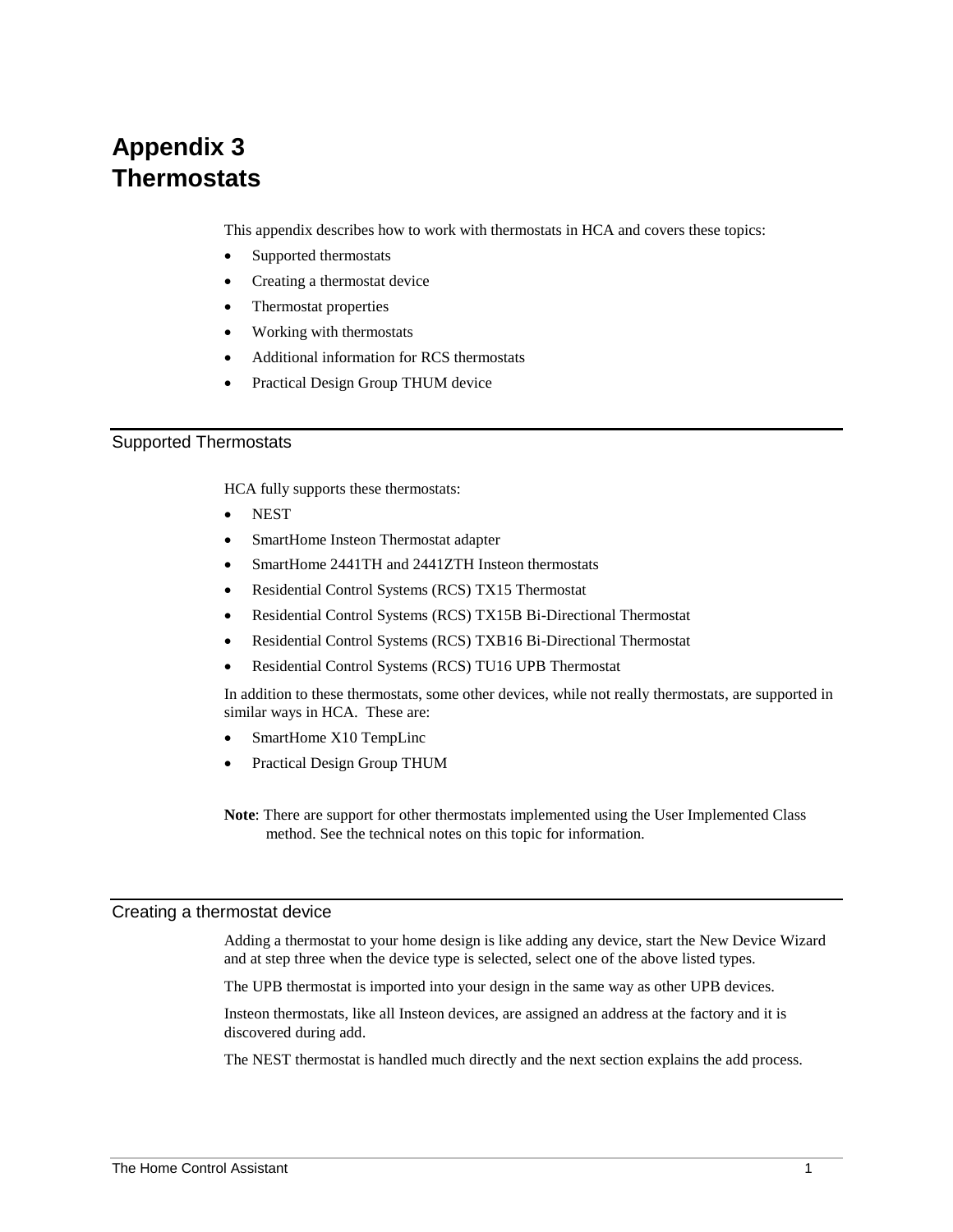# NEST Thermostat

The NEST thermostat has a much more complex protocol for communication than any of the other supported thermostat types. Communication is not made with the thermostat directly but with the NEST servers which then control the thermostat. Before HCA can work with it you must first authorize HCA to access all the thermostats in your NEST account.

Select the "Nest" button in the Protocols category.

| <b>Nest Thermostats</b> |                                                                                                                                                                                                                                                                                                                                                 |
|-------------------------|-------------------------------------------------------------------------------------------------------------------------------------------------------------------------------------------------------------------------------------------------------------------------------------------------------------------------------------------------|
| nest                    | To use NEST thermostats in your HCA design you must first authorize HCA to control them. Once done,<br>HCA creates device objects for each thermostat in your NEST account and then you can use all the HCA<br>facilities to control and schedule them.<br>All of the NEST applications you currently use will continue to be fully functional. |
|                         | To begin, click on this link which opens the NEST web site.<br>Once the browser opens, read the displayed info and press "Continue". When the PIN code displays copy it and paste it into the PIN Code<br>box below and press the Authorize button.                                                                                             |
| PIN Code:               | Authorize<br>If for some reason you need to reauthorize HCA or if you added or deleted thermostats just repeat the above procedure. Any thermostat                                                                                                                                                                                              |
|                         | additions or deletings are captured. Any HCA objects previously created for NEST thermostats will be updated.<br>Create a NEST.log file in the Logs folder to aid in resolution of connection issues<br>Close                                                                                                                                   |

As the dialog says, you first click on the link to login to your nest account and then to authorize HCA. The web site displays a PIN Code that is entered in HCA. Once completed then HCA creates devices for each thermostat in your account. This need only be done once. If you add or remove thermostats just repeat this process and new thermostats are added and removed ones deleted.

**CAUTION**: When you click on the link your default browser is opened. Some users have reported problems with Internet Explorer in that the page comes up with a big gray rectangle and no controls or other display. Chrome seems to work fine.

**NOTE**: Providing HCA access to the thermostat in no way limits you use of all the other options for controlling your NEST thermostats – mobile clients, browser support, etc. In fact, you should view the HCA support of the NEST thermostats as an adjunct to all the facilities that NEST provides in their mobile applications.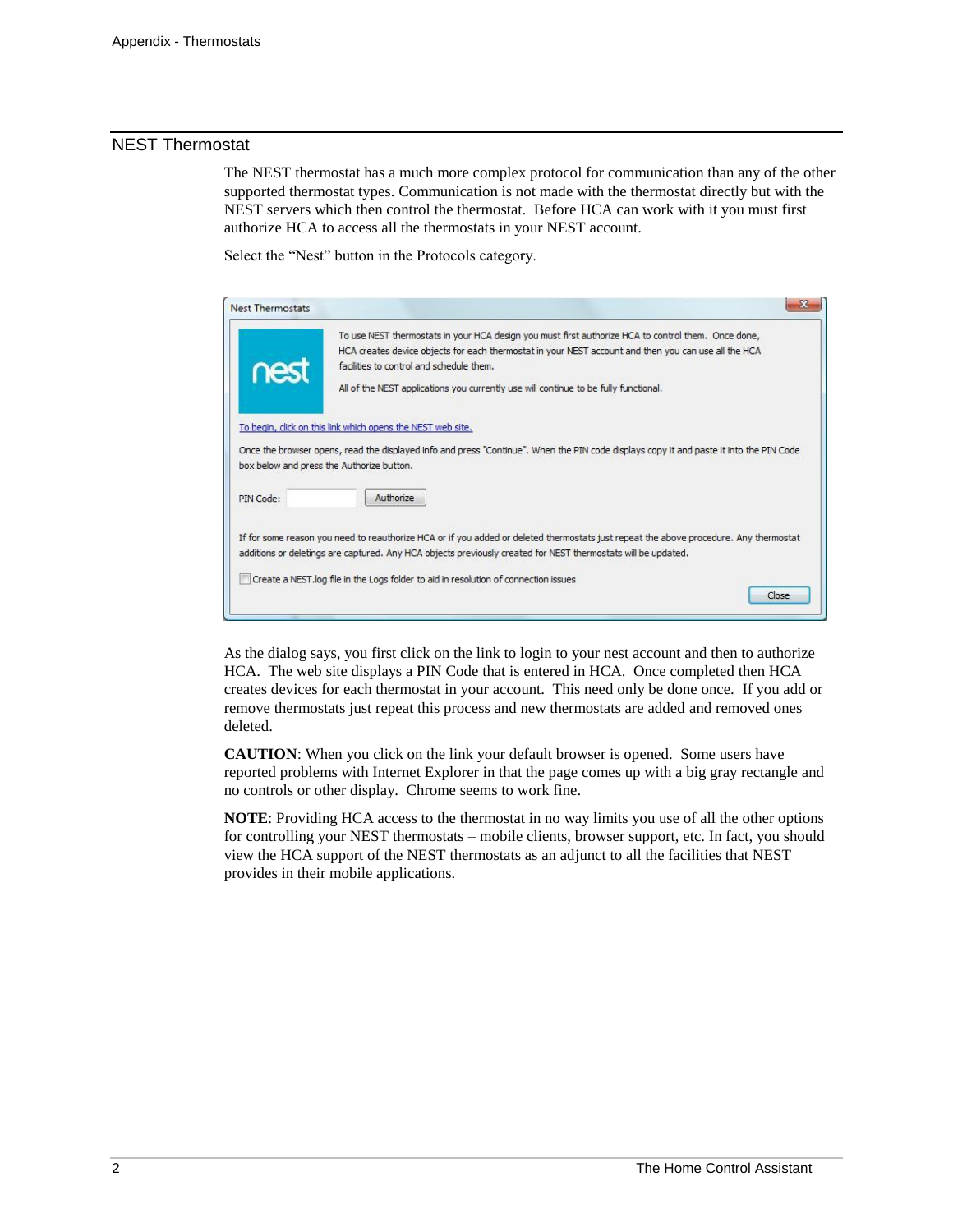# Thermostat Properties

When the properties dialog of a thermostat device is opened, there is an additional tab labeled *Options*. What appears on this tab depends up[on the kind of thermostat in use.

For the NEST and Insteon thermostats the tab shows only a few options:



For the legacy RCS X10 thermostats the tab appears as:

| <b>Office - Thermostat Properties</b>                                                                                         |    | $\mathbf{x}$ |
|-------------------------------------------------------------------------------------------------------------------------------|----|--------------|
| Name   Notes   Type   Address Thermostat   Triggers   Restart   Icon   Display   Log   Groups   Schedule   References   Green |    |              |
| Temperature Interpretation                                                                                                    |    |              |
| $C$ Fahrenheit                                                                                                                |    |              |
| C Centigrade                                                                                                                  |    |              |
| Economy-                                                                                                                      |    |              |
| Setback amount $6° F / 3° C = \n\nabla$                                                                                       |    |              |
| <b>Bi-Directional Communication</b>                                                                                           |    |              |
| F Read values from themostat before showing popup                                                                             |    |              |
| Auto send<br><b>Disabled</b>                                                                                                  |    |              |
| Command echo<br><b>Disabled</b><br>٠                                                                                          |    |              |
| Reset<br>Command ACK<br><b>Disabled</b><br>٠                                                                                  |    |              |
| Safe command<br><b>Disabled</b><br>٠                                                                                          |    |              |
| Preset dim commands<br>Enabled<br>÷                                                                                           |    |              |
| Decode table<br>Table 1 (P version) $\blacktriangledown$                                                                      |    |              |
| NOTE: Not all properties apply to all thermostat models                                                                       |    |              |
|                                                                                                                               |    |              |
|                                                                                                                               |    |              |
|                                                                                                                               |    |              |
|                                                                                                                               |    |              |
|                                                                                                                               | OK | Cancel       |

Most of these settings should be obvious or are described in the RCS documentation and should only be changed after checking that documentation. A few notes may be helpful:

- The Command echo, Command ACK, and Safe Command options are communication modes of the thermostat that can increase the transmission reliability of commands sent to and received from the thermostat.
- The Preset dim commands and decode table options are for the method of sending commands to the thermostats.
- The Auto Send option enabled the thermostat to send information out when the current temperature changes or changes to the setpoint, mode, etc, are made at the thermostat.
- The *Read values* checkbox tells HCA to poll the thermostat each time the thermostat popup is shown with the current temperature and setpoint. Since communication is by X10 powerline commands this will introduce a small time lag in opening the dialog.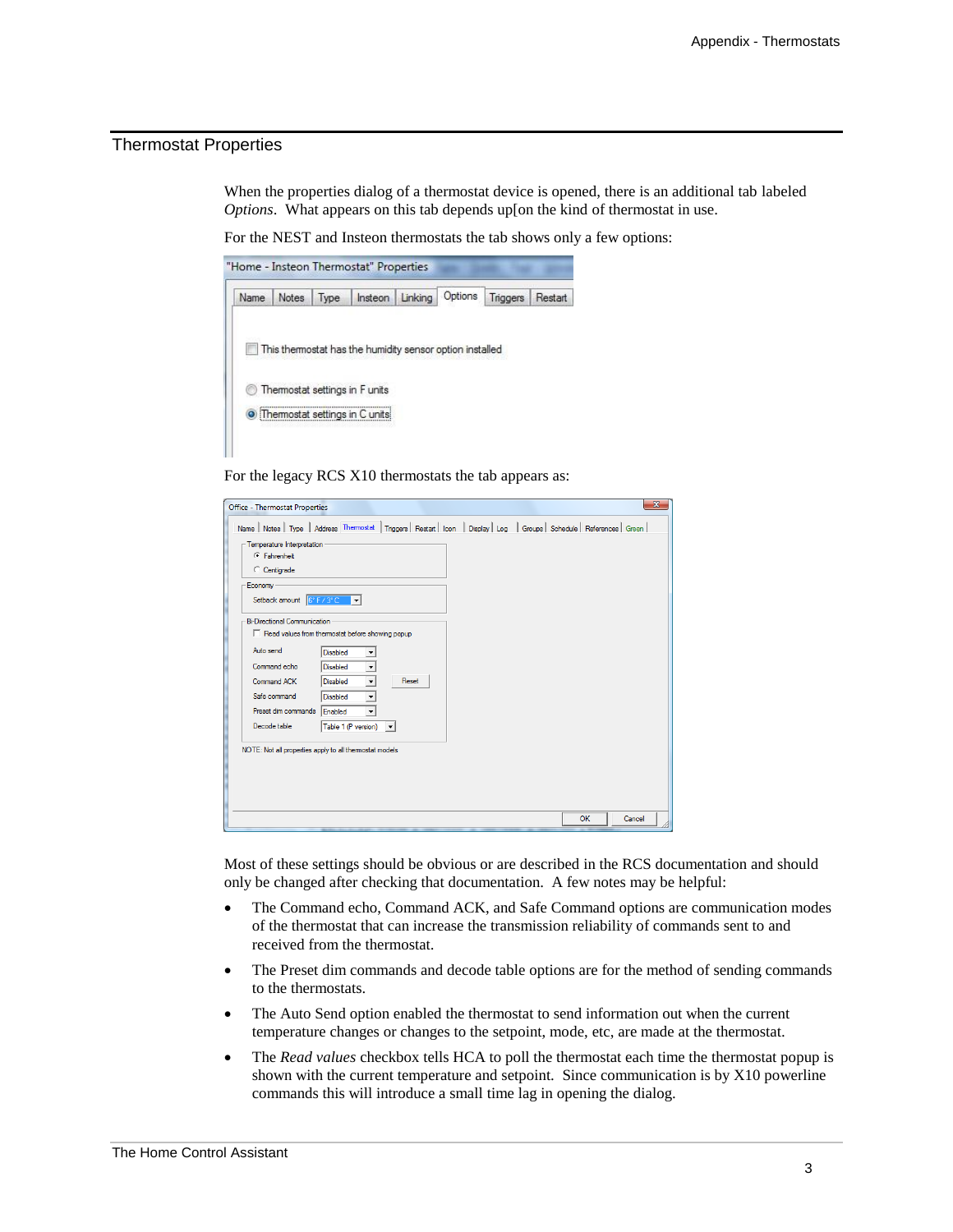- The Reset button does not reset the thermostat but rather resets HCA's communication with the thermostat. If any of the special communication modes are in use, and some how the communication mode is different for HCA and the thermostat, communication will not be possible. To get HCA and the thermostat back in sync, press the Reset button and follow the directions given.
- Not all of these options apply to all thermostats. Thermostats that are not bi-directional don't use many of these options.

### Working with thermostats

Once a thermostat is added to your home you can do many things with it. Right click on the icon and the popup menu contains a thermostat selection. Selecting it displays this control panel for thermostat.

| Home Insteon Thermostat |    |      |      |      |
|-------------------------|----|------|------|------|
| Temperature: 73°F       |    |      |      |      |
| Mode:<br>Off            |    | Heat | Cool | Auto |
|                         |    |      |      |      |
|                         |    |      |      |      |
| Heat                    | 40 |      | 73   | Cool |
|                         |    |      |      |      |
|                         |    |      |      |      |
| Close                   |    |      |      |      |
|                         |    |      |      |      |

The up and down buttons move the set points by one degree. After a 1 second pause the set point change is sent to the thermostat. This lets you change the setpoint with multiple button presses and then when the desired setpoint is entered the command is sent to the thermostat.

**NOTE:** Each supported thermostat has different remote access capabilities and restrictions. Some types make the heat and cool setpoints available for modification at any time. Other thermostat types only allow for remotely changing the setpoints based upon the mode. For example, the Insteon thermostat only let the heat setpoint to be set when in heat mode, the cool setpoint only when in cool mode, and only the heat setpoint when in Auto mode. The UI implements this restriction by enabling and disabling the setpoint controls as needed.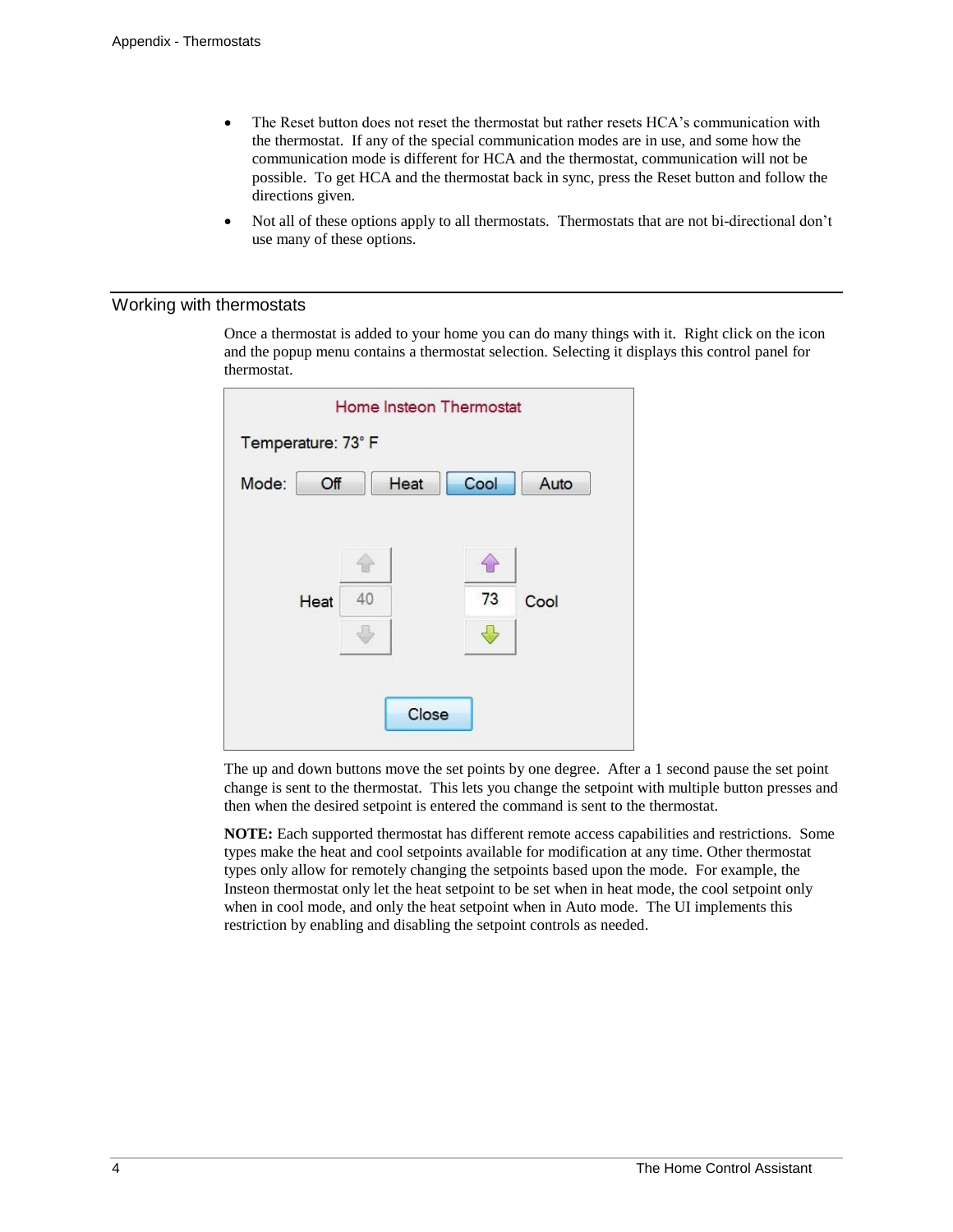You can also schedule and program thermostats. When scheduling a thermostat rather than specifying on and off conditions, the setpoint can be changed:

| Schedule Entry Wizard - Step 4 of 5       |                                                                                   | $\mathbf{X}$ |
|-------------------------------------------|-----------------------------------------------------------------------------------|--------------|
| Select the thermostat settings to change: |                                                                                   |              |
| Change Setting:                           | $\frac{\star}{\star}$<br>68<br><b>Heat Setpoint</b><br>$\blacktriangledown$<br>to |              |
| Change Setting:<br>10                     | Unused                                                                            |              |
| Change Setting:                           | Unused<br>▼                                                                       |              |
| 9<br>Change Setting:                      | Unused                                                                            |              |
| Change Setting:<br>8                      | Unused<br>▼                                                                       |              |
| < Back<br>$>$ Next                        | Cancel<br>Finish                                                                  |              |

When using the Visual Scheduler to create schedule entries for a thermostat drag and drop the time markers with the T. A popup dialog allows you to select a setpoint and other options.

In programs the Thermostat and Thermostat Test elements are used to work with thermostats. The Thermostat element allows selection of the setpoint and other options. Its properties are:

| X<br><b>Thermostat Properties</b>       |                                                                |  |  |
|-----------------------------------------|----------------------------------------------------------------|--|--|
|                                         | This element changes the settings for a themostat              |  |  |
| Themostats:                             | Home - T                                                       |  |  |
|                                         | 66<br>÷<br><b>Heat Setpoint</b><br>Change Setting:<br>to<br>۰. |  |  |
|                                         | Unused<br>Change Setting:                                      |  |  |
|                                         | Unused<br>Change Setting:                                      |  |  |
|                                         | Change Setting:<br>Unused                                      |  |  |
|                                         | Change Setting:<br>Unused                                      |  |  |
| Timeout                                 |                                                                |  |  |
| On timeout continue with next element   |                                                                |  |  |
| Continue at connector element<br>÷<br>1 |                                                                |  |  |
| Cancel<br>ок                            |                                                                |  |  |

The Thermostat Test element allows for reading data from a thermostat and executing different elements based upon a test on the data retrieved. As such it is only useful with bi-directional thermostats. Its properties are: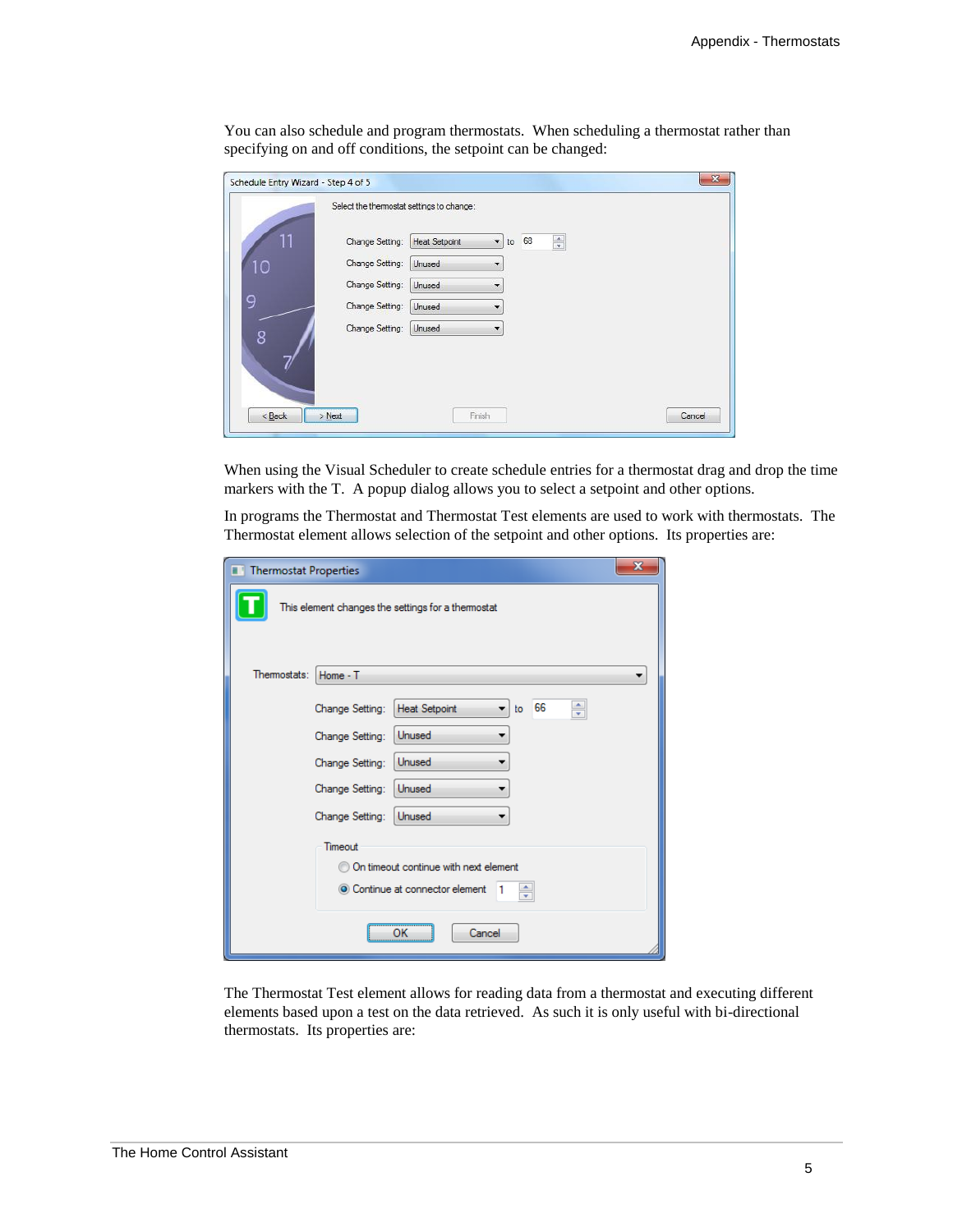| <b>Thermostat Test Properties</b>                                                                                                     | X                        |
|---------------------------------------------------------------------------------------------------------------------------------------|--------------------------|
| This element retrieves data from a thermostat and executes different elements<br>based upon the test outcome.                         |                          |
|                                                                                                                                       |                          |
| Themostats:<br>Home - Insteon Thermostat                                                                                              | $\overline{\phantom{a}}$ |
| 80<br>$\frac{1}{x}$<br>Test<br>$\overline{\phantom{a}}$<br>Temperature<br>greater than<br>$\blacktriangledown$                        |                          |
|                                                                                                                                       |                          |
| Reading the thermostat is done remotely. If it does not reply after several retries, which path from<br>this element should be taken? |                          |
| O Take the path labeled No                                                                                                            |                          |
| Take the path labeled Yes<br>$\circ$                                                                                                  |                          |
| Continue at connector element                                                                                                         |                          |
| <br>Cancel<br>ОК                                                                                                                      |                          |
|                                                                                                                                       |                          |

Specify the data to retrieve and then the test to be performed on the data. Like all testing elements that operate upon data retrieved from some device, if for whatever reason, the data does not come back from the request, you can specify which branch to take from the testing element.

Finally, you can start programs when various conditions reported by the thermostat happen. In the X10 RCS case this can be when the setpoint, current temperature, mode, etc is changed. If the Auto Send option is enabled (see the thermostat properties dialog above) these conditions send preset dim commands. Preset dim commands can be used as alternative triggers for HCA programs. Exactly what preset dim commands are sent for each condition is described in the RCS documentation.

# Compute and ComputeTest element support.

Two functions are available for thermostats: \_GetThermostat and \_SetThermostat

#### **Value = \_GetThermostat ("thermostat name", code)**

The "Thermostat name" is the two part name for the thermostat.

The code is the setting to be retrieved. These are:

| Code     | Setting              | Returned value                        |
|----------|----------------------|---------------------------------------|
| $\Omega$ | Temperature          | Integer value                         |
|          | Heat Setpoint        | Integer value                         |
| 2        | Mode                 | Off = 0. Heat = 1, Cool = 2, Auto = 3 |
| 3        | Fan                  | $0 = On, 1 = Off$                     |
| 4        | Economy              | $0 = On, 1 = Off$                     |
| 5        | Aux Heat             | $0 = On, 1 = Off$                     |
| 6        | Humidity             | Integer value                         |
| 7        | Cool Setpoint        | Integer value                         |
| 8        | Has Leaf (NEST only) | $0 = On, 1 = Off$                     |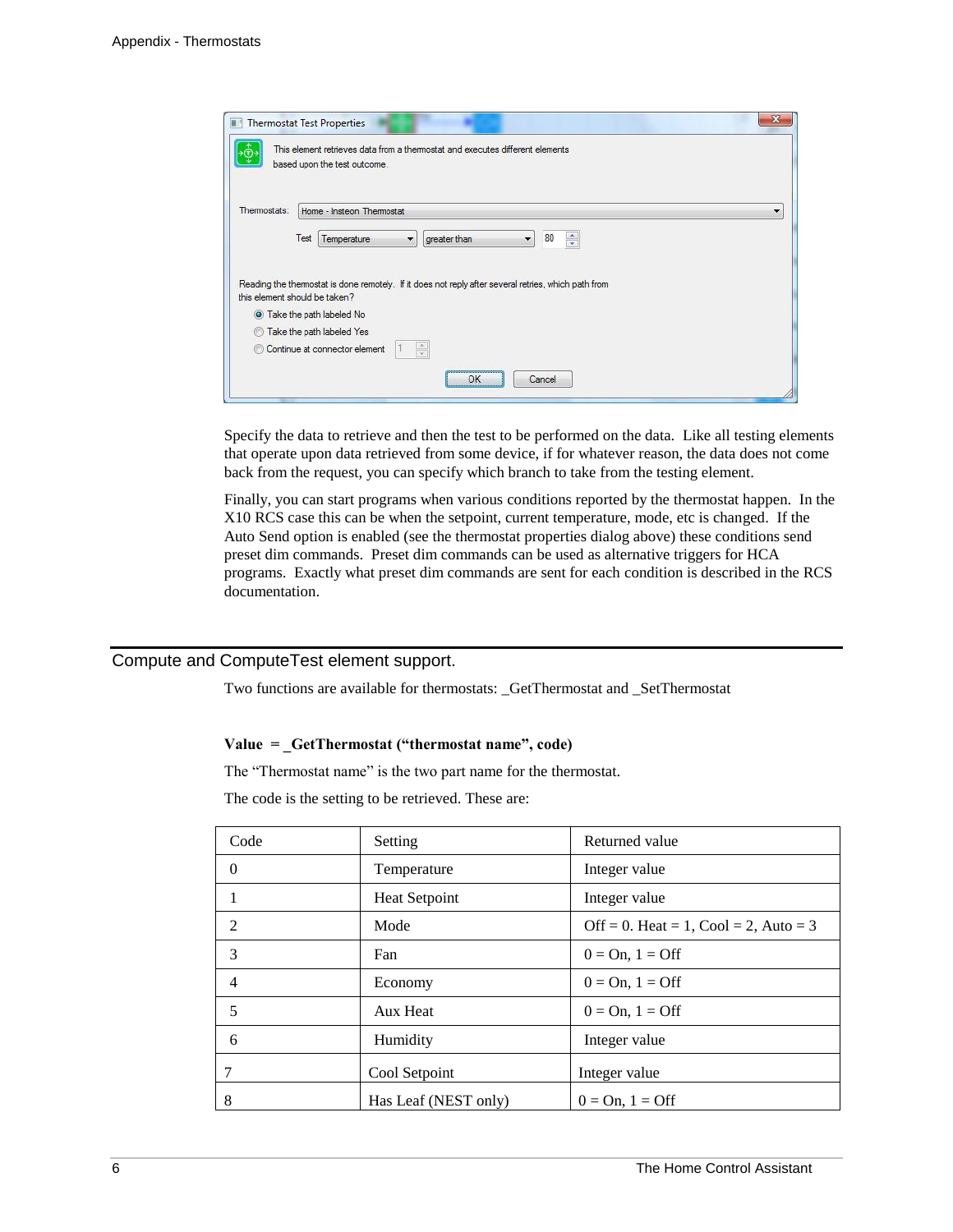| . . | Nact<br>N<br>only.<br>$\mathbf{u}$<br>nde :<br>N<br>ᆚ | .ome |
|-----|-------------------------------------------------------|------|
|     |                                                       |      |

It is up to program that use this function to request only settings supported by the thermostat and for the setpoints only when in the correct mode.

The return value is the setting retrieved or an error. You should use the \_IsBool on the result to determine if you have received the requested data or an error.

#### **Bool = \_SetThermostat ("thermostat name", code, value, code , value, …)**

You can supply up to 11 arguments. The  $1<sup>st</sup>$  is the two part name for the thermostat device. The next two arguments are the code and value of the setting to change. The next arguments are up to 4 other code-value pairs.

The valid codes are:

| Code           | Setting               | Data                                  |
|----------------|-----------------------|---------------------------------------|
| $\Omega$       | Temperature           | Integer value                         |
|                | <b>Heat Setpoint</b>  | Integer value                         |
| 2              | Mode                  | Off = 0. Heat = 1, Cool = 2, Auto = 3 |
| 3              | Fan                   | $0 = On, 1 = Off$                     |
| $\overline{4}$ | Economy               | $0 = On, 1 = Off$                     |
|                | Cool Setpoint         | Integer value                         |
| 13             | NEST mode (NEST only) | $0 =$ Away, $1 =$ Home                |

Note: When changing the NEST mode it changes all thermostats in the structure associated with the thermostat being controlled

# Additional information for X10 RCS thermostats

The RCS thermostat does **not** store the communication protocol settings for Command Echo, Command ACK, and Safe command in a memory chip that retains its state when power is removed from the control unit.

If HCA and the thermostat are using one of the special communication modes and power is lost, when power is restored, HCA and the thermostat will be out of sync.

You may have the thermostat control unit on a circuit that doesn't lose power, or you may not. So HCA has a hard time knowing what to do upon power restore.

Because of this, power failure recovery is left up to the user in this case. If you use one of these special communication protocols, the suggestion is that you create a program that is run during power failure restoration.

This program would transmit to the thermostat to reestablish the communication mode. Specifying that a program be run at power failure restoration is done by creating a trigger for this condition.

In this program you can use the "X10 Send" visual programmer element to send out the appropriate command sequence to set the thermostat control unit into the communication mode you want.